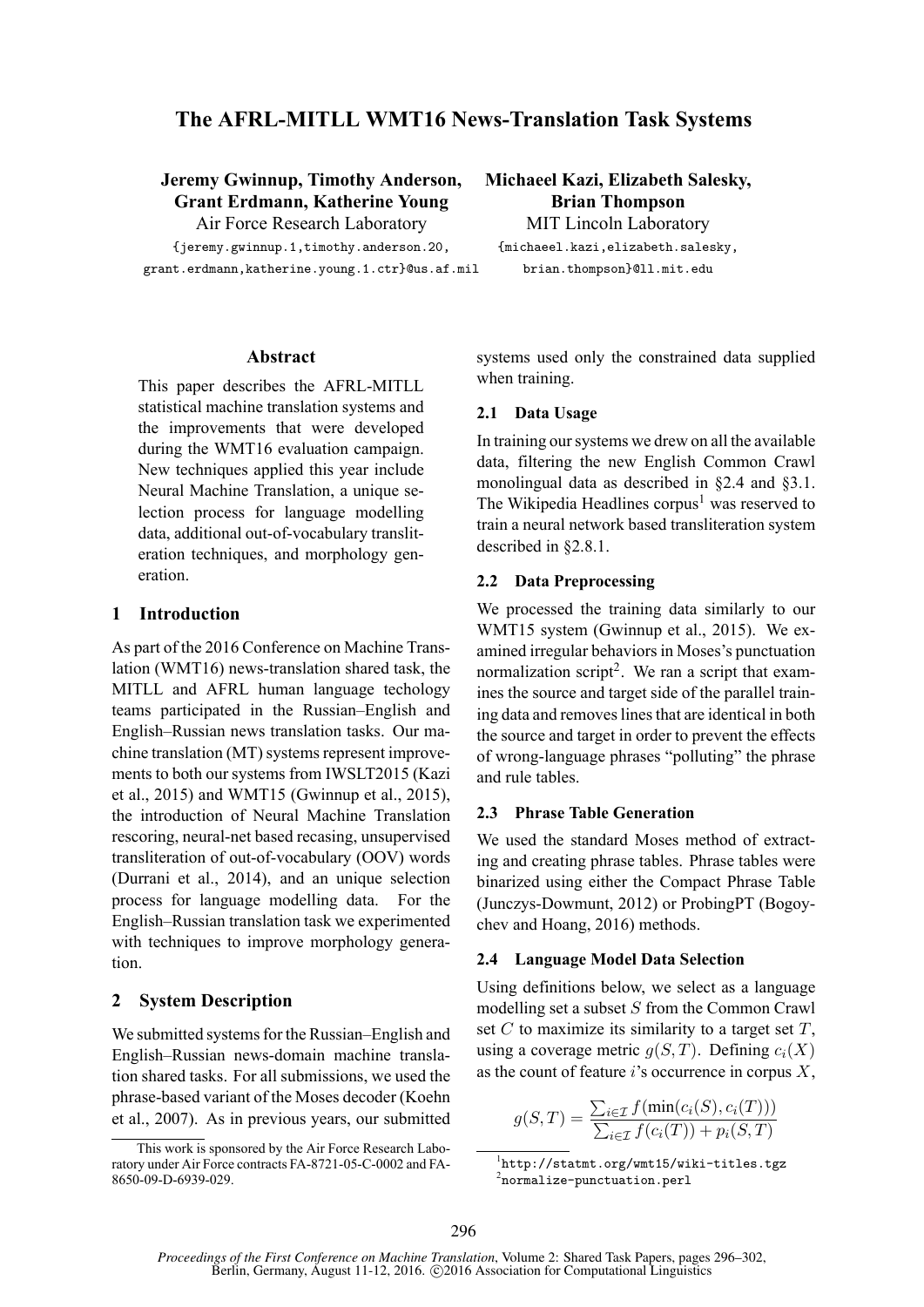where the oversaturation penalty  $p_i(S,T)$  is

$$
\max(0, c_i(S) - c_i(T)) [f(c_i(T) + 1) - f(c_i(T))].
$$

We use  $f(x) = \log(1+x)$  as the submodular function to weight counts, and the feature set  $\mathcal I$  is the set of all unigrams and bigrams. The target set  $T$ is made of the news test sets from 2013–2015.

The optimization problem, max $_{S\subset C}$   $g(S,T)$ , is solved via greedy optimization, iteratively adding the segment to  $S$  that provides the largest increase in  $q$ . The set S is reviewed after each addition. removing any older segment in S that decreases g.

The Common Crawl corpus  $C$  is broken into easily-processed chunks of ten thousand segments, selecting five hundred segments from each chunk. This selection was repeated until we saw diminishing returns from adding further chunks, resulting in a language modelling subset of six million lines. These six million lines represent 0.17% of the 3.6 billion lines of data in the English portion of the Common Crawl.

#### **2.5 Tuning Improvements**

Improvements were made to our tuner, Drem (Erdmann and Gwinnup, 2015), since our last submission. Enforcement of minimum and maximum distance of the tuning result from prior decodes (i.e., tabu and fear constraints) is now implicitly enforced via  $L_1$  penalty functions, making the process more robust to densely-packed decodes. Rescoring weights are now not penalized in the n-best list interpolation scheme, since they do not directly affect n-best lists. This new feature provides faster convergence of our NMT-rescored systems. Another improvement to Drem is that the metric chrF3 (Popović, 2015) is now available as a tuning objective function.

#### **2.6 Neural Network Recaser**

We noticed a substantial gap between uncased and cased BLEU scores on our systems. Addressing the problem in post-processing, it became apparent that recasing can only do so much on monolingual data. We therefore built a classifier that uses both the source-side and the target-side of the translations. The inputs to the classifier are:

- $t_i$ , the word to be recased, as well as  $t_{i-1}$  and  $t_{i-2}$
- $s_{a(i)}$ , the source word aligned to  $t_i$ , plus  $s_{a(i)\pm 1}$ . Alignments were taken from Moses

output, and missing alignments were computed using the NNJM affiliation heuristic (Devlin et al., 2014).

• The status of the source word as lowercase, capitalized, or OTHER.

The exact classifier used could be anything; we chose a neural network because it is simple to create and robust. Our architecture is as follows:

- 1. Vocabulary of all words, excluding 25% of singletons
- 2. Input: Word vectors for these words, plus nine binary inputs  $(s_{i-1} = lc, s_{i-1} =$  $U_{c, s_{i-1}} = OTHER, s_i = lc...$ , all concatenated together into a single vector
- 3. Two hidden layers, default size 100
- 4. One softmax output, 3 output classes

The resulting recaser consistently yields +0.2- 0.25 case-sensitive BLEU over a standard language model recaser.

#### **2.7 Inflection Generation**

English-Russian systems have the added challenge of generating morphologically rich word-forms. In addition to an English-Russian baseline, we trained two methods to generate inflected forms. First, we created a system with a separate inflection prediction component (Toutanova et al. 2008, Fraser et al. 2012). We trained an MT system from English to lemmatized Russian, using the Mystem<sup>3</sup> Russian morphological analyzer to lemmatize all available parallel data, and then trained a MT system from lemmatized Russian to Russian. Scoring against lemmatized references, the first step yielded 27.70 case-insensitive BLEU on newstest2016. However, while the lemru-ru system was successful with one-to-one lemmatized training data, it couldn't recover from mistakes in the MT output of the first step and the system overall did not perform as well as our baseline (17.19 cased BLEU).

We also attempted to address inflection generation during training using verb annotation, following the approach of Kirchhoff et al. (2015) for Arabic verb inflection. We use dependency parsing to identify the subject of the verb in the English sentence and then annotate the verb with the person and number of the subject. With a pronominal subject *he* or *she*, the verb is also annotated for gender.

<sup>3</sup> https://api.yandex.ru/mystem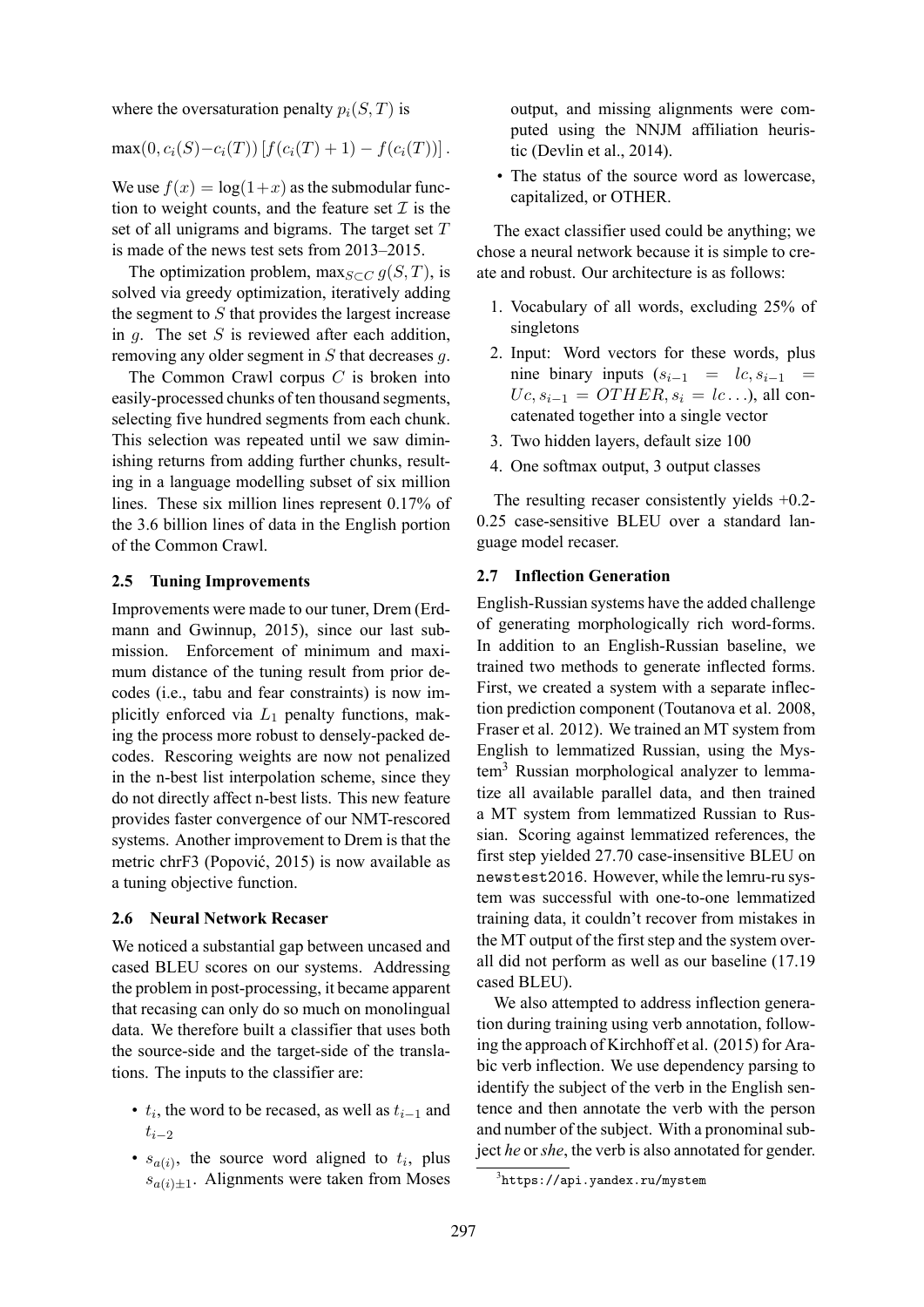| Original:         | Woud n't you know it?      |
|-------------------|----------------------------|
| Annotated:        | Would n't you know-2p it ? |
| Dependency Parse: |                            |

| Index | Word             |            |   | <b>POS</b> Head Relation |
|-------|------------------|------------|---|--------------------------|
| 1     | Would            | MD         | 4 | aux                      |
| 2     | n <sup>2</sup> t | <b>RB</b>  |   | neg                      |
| 3     | you              | <b>PRP</b> | 4 | nsubj                    |
| 4     | know             | VB         |   | root                     |
| 5     | it               | <b>PRP</b> | 4 | dobj                     |
| 6     |                  |            |   | punct                    |

Figure 1: Annotation via Dependency Parse

This provides the potential for the system to match annotated English verbs to the correctly inflected Russian verbs during training. Figure 1 shows an annotated sentence and the underlying dependency parse.

We use the Stanford parser (Klein and Manning, 2003) and conversion utility to generate the dependency parses, adjusting the tokenization of the input to match the Stanford treatment of contractions. We apply annotation to verbs with subjects listed as *nsubj* or *xsubj* in the dependency parse. Person, number, and gender are derived from the subject's POS tag and from the specific lexical item for pronouns. Coordinate subjects are counted as plural.

An unannotated MT system has a good chance of associating the correct verb form with the subject if the subject and verb are adjacent and can be extracted as a phrase, while more distant pairs are less likely to be found in the phrase table, leaving the verb open to translation in the wrong inflected form. Since annotation can increase data sparsity, it is better to apply it only when necessary.

Kirchhoff et al. (2015) address the data sparsity issue by only applying their annotation-trained model when their baseline model translates the subject and verb via separate phrases. In some of our systems, we simulated the use of a backoff model by restricting our annotation to subjects and verbs that occur with a minimum separation distance.

Figure 2 shows the potential effect of specifying a minimum separation distance. In the first sentence, the subject and verb are adjacent; any separation requirement greater than zero prevents annotation of the verb. The other sentences show a greater separation, and annotation will be main-

| Would n't you know-2p it ?                    |
|-----------------------------------------------|
| The country was gradually recovering-3p-sg    |
| The interests of people take-3p-pl precedence |

Figure 2: Annotation at different separation distances.

tained if the separation requirement is less than 3.

In order to avoid the data sparsity problem, we ultimately created a factored version of the verb annotation system. The annotations were specified as factors on the verb, with a null factor on the unannotated words, e.g. **would|NONE n't|NONE you|NONE know|2p it|NONE ?|NONE**

In system 2 of our English-Russian systems (shown in Table 8), we used this factored input with no separation limit.

## **2.7.1 Discussion**

We examined the effect of verb annotation on inflection choice using an enhanced version of the Hjerson (Popović, 2011) error analysis program, in conjunction with the Mystem Russian morphological analyzer. Factored verb annotation as described above failed to reduce the number of inflectional errors (shown in Table 1.)

| 5823 | 9.349%<br>9.351% |
|------|------------------|
|      | 5994             |

Table 1: Hjerson performance

The verb annotation technique aims to increase the information available for the generation of verb inflections. Errors in verb inflection amount to just a small proportion of overall errors in our baseline system, so the room for improvement in translation quality is small (shown in Table 2.)

| Error Type  |       | Instances Pct. Hyp. Words |
|-------------|-------|---------------------------|
| Word Choice | 30031 | 48.21%                    |
| Reordering  | 4479  | 7 19%                     |
| Inflection  | 5823  | $9.35\%$                  |

Table 2: Hjerson classification of Error Types in Baseline System

Only about 18% of these 5823 baseline inflectional errors involve verbs; other errors involve nouns and pronouns (about 58%) or adjectives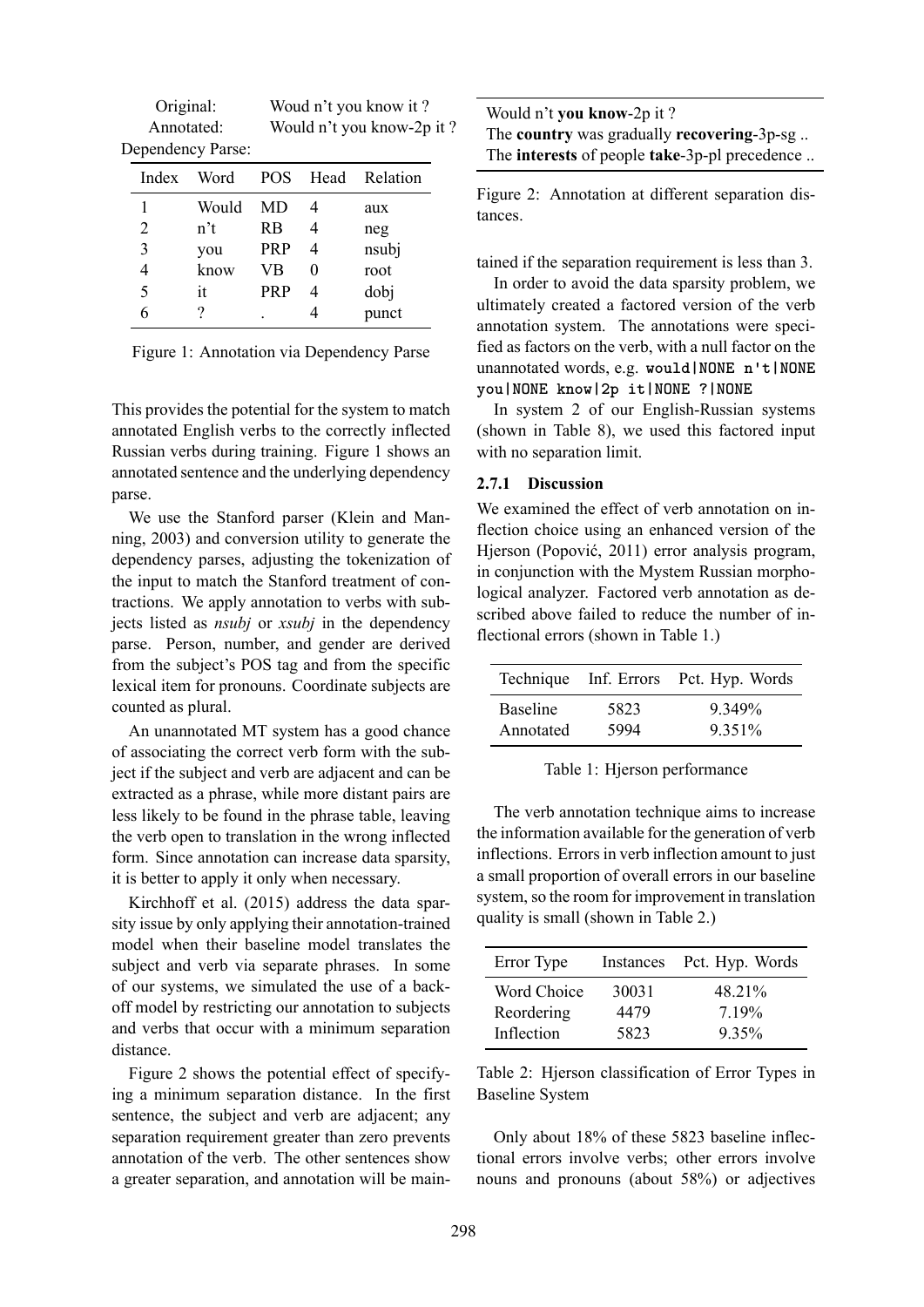(about 24%). Meanwhile, the use of annotated data had unintended consequences for the other elements in the sentence. While our annotations were only applied to verbs in the training data, changes in inflection were observed for nouns and pronouns as well.

We used Mystem to provide a morphological analysis of the inflectional errors. We found that similar errors were made in both the baseline system and the annotated system. Looking at the error types by part of speech, we saw that verb errors for both systems primarily involved either number or gender, as opposed to tense or person. Pronoun errors for both systems showed a tendency for oblique cases in place of nominative.

For example, both systems displayed errors in which будут (third person plural) "they will" was generated instead of the reference form, будет (third person singular) "he will". The baseline system had 8 instances of this error, while the annotated system had 10 instances. The most frequent error was the substitution of the dative/locative first person singular pronoun мне "to me" for the nominative pronoun я "I". The baseline system had 16 instances of this error, compared to 20 instances for the annotated system.

The verb-annotated system performed worse than our baseline when evaluated with the BLEU metric. We hope to gain more insight from the human ranking of the two systems.

#### **2.8 Transliteration**

We employed two methods to address transliteration of remaining out-of-vocabulary (OOV) words: an unsupervised statistical transliteration approach and a novel character-based neuralnetwork transliteration approach.

#### **2.8.1 Neural Network Transliteration**

We created a list of 54k Named Entity (NE) pairs from the Common Crawl using transliteration mining; we also derived NE pairs from the Wikipedia Headlines Corpus (Gwinnup et al., 2015). We employed these lists in building a neural network based transliterator. We trained an encoderdecoder LSTM network to produce characters in a target language given characters from a word in the source language. The network configuration was nearly the same as that in our NMT experiments, except the network was significantly smaller (hidden sizes of 100 and 200, with 1, 2, and 3 hidden layers) and had a beam of 5. A small (5k) sub-

set of the data was held out for evaluation/tuning. Since Russian nouns use case inflections, multiple Russian word forms may map to a single English spelling. For this reason, we tried rescoring with a unigram language model trained on the monolingual data to help weight the correct English spelling of words that may have been seen in the language modelling data but were not in the phrase table. The LM's unknown word probability was optimized on the validation set.

| System                        | Exact matches |
|-------------------------------|---------------|
| Baseline [0 edit distance]    | 23.1%         |
| Single enc-dec                | 34 7%         |
| Ensemble (6)                  | 38.7%         |
| Single enc-dec $+ LM$ rescore | 42.5%         |
| Ensemble $(6)$ + LM rescore   | 45.8%         |

Table 3: Fraction of transliterations that match exactly, on validation set (subset of newstest2014)

We integrated this process into our SMT pipeline through different backoff phrase tables. Unknown words from the dev and test sets were transliterated via beam search (beam and stack size of 5) using the final system in Table 3 to create phrase table entries. The results are in Table 4. Gains may seem modest, however, there are not that many OOV words in newstest2015 – only 817 total unknowns, 515 of which we attempted to transliterate (ASCII entries and Capitalized words). Despite this, gains are consistent.

| System                            | <b>Cased BLEU</b> |
|-----------------------------------|-------------------|
| 1. drop unknowns                  | 28.07             |
| 2. pass-through unknowns          | 27.85             |
| 3. ASCII entries in backoff PT    | 27.86             |
| 4. $3 +$ cased words LM match     | 28.20             |
| 5. $3 +$ all cased Cyrillic words | 28.16             |

Table 4: Neural Transliteration via Backoff PTs

#### **2.8.2 Unsupervised Statistical Transliteration**

As a contrast to our neural network transliteration approach, we also experimented with using the unsupervised statistical transliteration method (Durrani et al., 2014) included in Moses. System 2 in Table 7 and both systems in Table 8 employ this strategy as a post-decode step.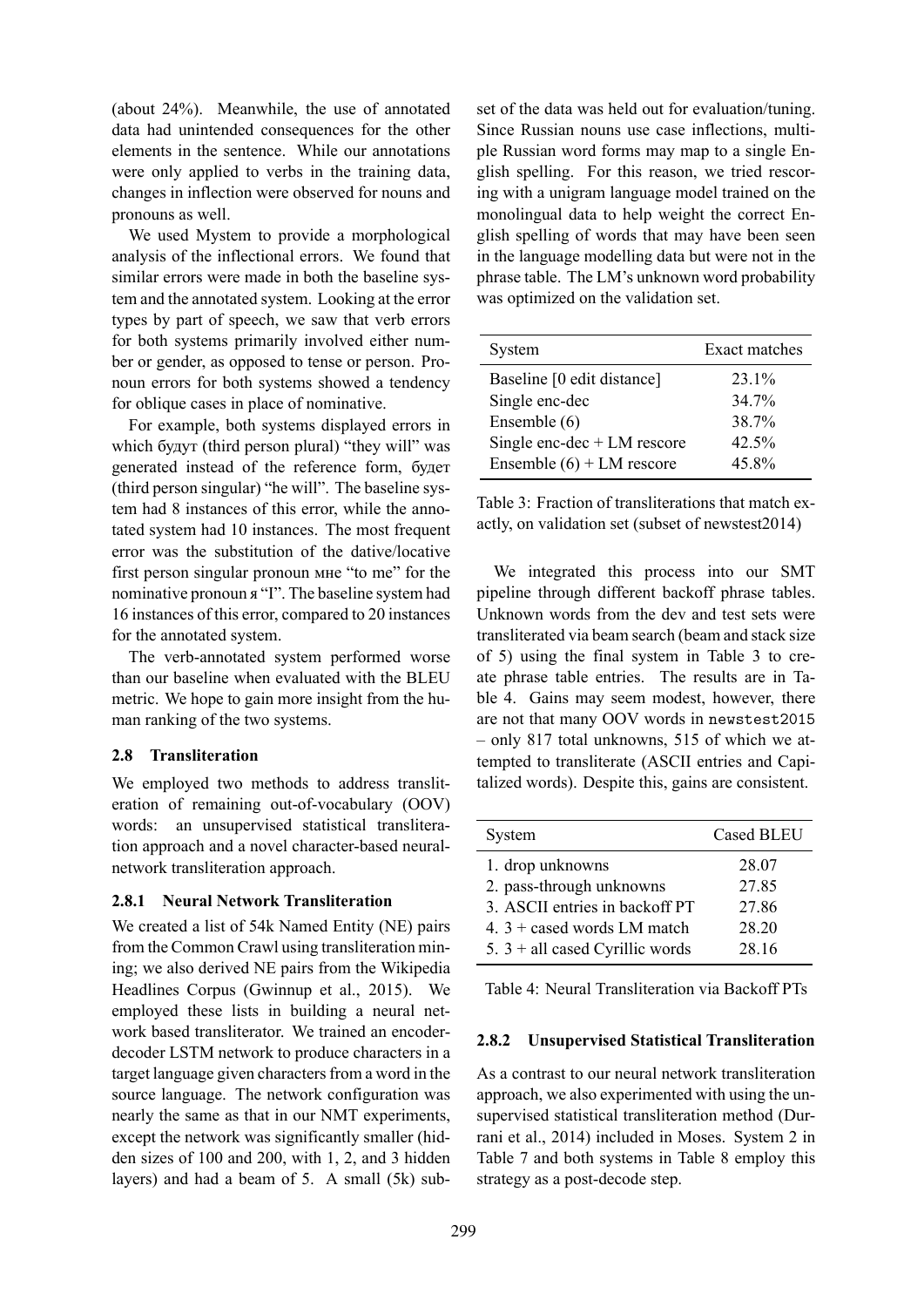## **2.9 Neural MT**

We describe a Neural Machine Translation system we developed and our strategies to integrate this system into our machine translation framework.

## **2.9.1 System**

We trained a neural encoder-decoder network (Sutskever et al., 2014; Bahdanau et al., 2014; Luong et al., 2015) using the attention model from (Vinyals et al., 2015) to perform neural machine translation (NMT). We trained the model using Adagrad (Duchi et al., 2011) and found it improved performance over the learning rate schedule proposed in (Luong et al., 2015). We also found it advantageous to use a larger source vocabulary (200k-500k words worked well). Each instance of the system was comprised of two 1000-dim hidden layers, with beam and stack of 5. Our NMT results are shown in Table 5. They did not perform competitively with our SMT systems by themselves, however they were very useful in rescoring as others have noted (Auli et al., 2013).

| System           | Cased BLEU |
|------------------|------------|
| 1. Single model  | 21.00      |
| 2. Ensemble of 2 | 21.46      |

Table 5: Russian–English Neural MT Systems decoding newstest2015

## **2.9.2 Reranking**

We compared two different ways of using the NMT system to augment our phrase-based system.

- 1. **Single set of weights** We augment the Moses n-best list with NMT scores for each sentence, and then tune the decode weights using Drem. We repeat this process 10 times, using the last weights to decode the test set and one-best calculation.
- 2. **Decode + rerank weights** We tune the decode weights using Drem, without the NMT scores. After 10 iterations, we merge the nbest lists together and compute NMT scores over the result. Then, we compute a second set of weights. To decode the test set, we pass the decode weights to Moses, augment the nbest list with NMT scores, and finally apply the one-best dot product using the second set of weights.

| Features        | Cased BLEU tst15 |
|-----------------|------------------|
| $pb + BigLM$    | 27.09            |
| $+ \text{nm}$ t | 2792             |
| $+$ cc LM data  | 28.07            |
| $+$ translit    | 28 20            |

Table 6: Score breakdown for en–ru submission system 1, average of 6 runs on newstest2015.

The first process produced scores of 27.22, and the second 27.92 (mteval, case+punc, newstest2015, average of 6).

# **3 Results**

We submitted 2 Russian–English and 2 English– Russian systems for evaluation, each employing a different decoding strategy. Each system is described below. Automatically scored results reported in BLEU (Papineni et al., 2002) for our submission systems can be found in Table 7 for Russian–English and Table 8 for English–Russian.

Finally, as part of WMT16, the results of our submission systems were ranked by monolingual human judges against the machine translation output of other WMT16 participants. These judgments are reported in WMT (2016).

## **3.1 Russian–English**

For both Russian–English system submissions, we reused the BigLM15 concept from our WMT15 submissions to build a monolithic language model from the following sources: Yandex<sup>4</sup>, Commoncrawl (Smith et al., 2013), LDC Gigaword English v5 (Parker et al., 2011) and News Commentary. Submission system 1 included the data selected from the large Commoncrawl corpus as outlined in §2.4, while submission system 2 used this data to build a separate, complementary language model.

For submission system 1, we used a standard phrase based approach with the following parameters/features: distortion-limit of 8, no reordering over punctuation, hierarchical mslr reordering model (Galley and Manning, 2008), order 7 operational sequence model (Durrani et al., 2011), and a factored language model over the NYT Gigaword corpus with 600 word classes. We incorporated our Tensorflow Neural MT system in via reranking, and applied transliteration as backoff phrase tables during decoding. Lowercased out-

<sup>4</sup> https://translate.yandex.ru/corpus?lang=en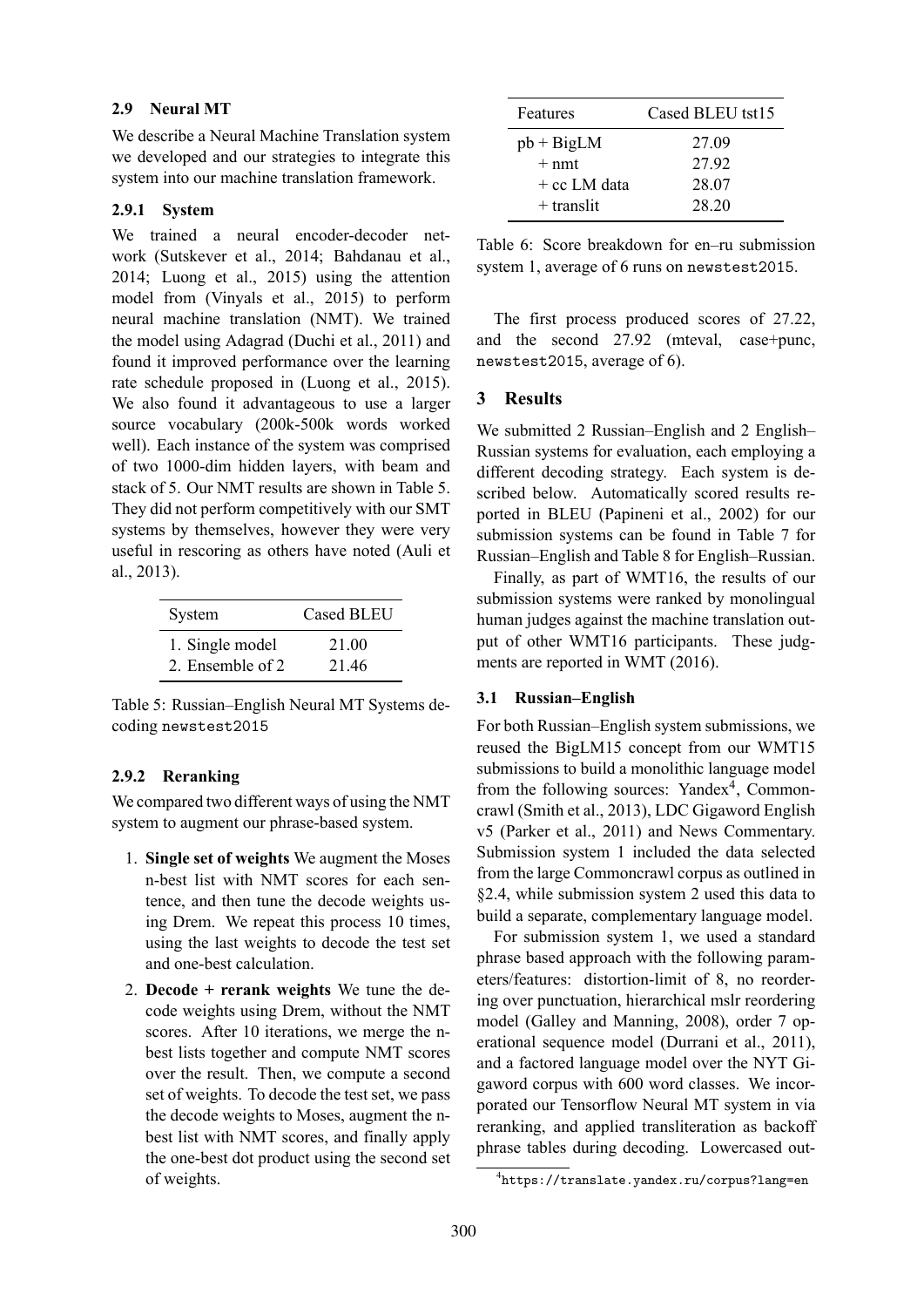| System                                                                                    | Cased BLEU | Unc. BLEU |
|-------------------------------------------------------------------------------------------|------------|-----------|
| 1. $pb + NMT$ rescore + BigLM(inc. CC data) + Neural translit                             | 27.6       | 28.8      |
| 2. pb (clean data) + NMT rescore + $CC$ subsel $LM$ + Neural translit<br>+ Moses translit | 27 Q       | 28.4      |

Table 7: Russian–English MT Submission Systems decoding newstest2016

put was recased via neural network. A breakdown of scores for submission system one is indicated in Table 6.

For submission system 2, we used the same approach as system 1, removing the class-factored language model and utilizing both the BigLM used in our WMT15 systems and a secondary language model built from data selected from the monolingual CommonCrawl corpus as outlined in §2.4. While this system did use the same transliteration backoff phrase tables to handle OOVs, due to different preprocessing methodologies, some OOVs still remained in the output. The Moses unsupervised statistical transliterator was applied as a postprocess. Finally, the Moses statistical recaser was employed to recase the data before scoring.

#### **3.2 English–Russian**

Both English–Russian submission systems used a language model interpolated from individual models built from all available Russian data.

Submission system 1 is a standard baseline system employing hierarchical lexicalized reordering and an order 5 operation sequence model.

For submission system 2, we applied factored verb annotation on the training data to guide inflection choice, as outlined in §2.7. This system also employed hierarchical lexicalized reordering and an order 5 operation sequence model. While this system did not perform as well as system 1, we are interested to see the effect of this verbannotation approach on the human-ranking portion of the evaluation.

Due to time and processing constraints we did not employ Neural Machine Translation rescoring

| System              | Cased BLEU Unc. BLEU |       |
|---------------------|----------------------|-------|
| 1. enru-pb          | 23.42                | 23.52 |
| 2. enru-pb-facvban0 | 20.90                | 21.00 |

Table 8: English–Russian MT Submission Systems decoding newstest2016

in our English–Russian submission systems.

### **4 Conclusion**

We present a series of improvements to our Russian–English and English–Russian machine translation systems. These include general improvements in working with large data sets (language model selection, Drem optimization, neural model rescoring) as well as improvements in language-specific processing (inflection selection/generation, NE transliteration, and neural network recasing). While these innovations show promise in addressing relevant issues in Russian– English and English–Russian MT, the overall MT results show that more work is needed to integrate these methods.

#### **Acknowledgements**

We wish to thank the anonymous reviewers for their comments and insight.

#### **References**

- Michael Auli, Michel Galley, Chris Quirk, and Geoffrey Zweig. 2013. Joint language and translation modeling with recurrent neural networks. In *EMNLP*, volume 3, page 0.
- Dzmitry Bahdanau, Kyunghyun Cho, and Yoshua Bengio. 2014. Neural machine translation by jointly learning to align and translate. *CoRR*, abs/1409.0473.
- Nikolay Bogoychev and Hieu Hoang. 2016. Fast and highly parallelizable phrase table for statistical machine translation. In *Proc. of the First Conference on Statistical Machine Translation (WMT '16)*, Berlin, Germany, August.
- Jacob Devlin, Rabih Zbib, Zhongqiang Huang, Thomas Lamar, Richard Schwartz, and John Makhoul. 2014. Fast and robust neural network joint models for statistical machine translation. In *Proc. of the 52nd Annual Meeting of the Association for Computational*

Opinions, interpretations, conclusions and recommendations are those of the authors and are not necessarily endorsed by the United States Government. Cleared for public release on 28 Apr 2016. Originator reference number RH-16-115466. Case number 88ABW-2016-2186.